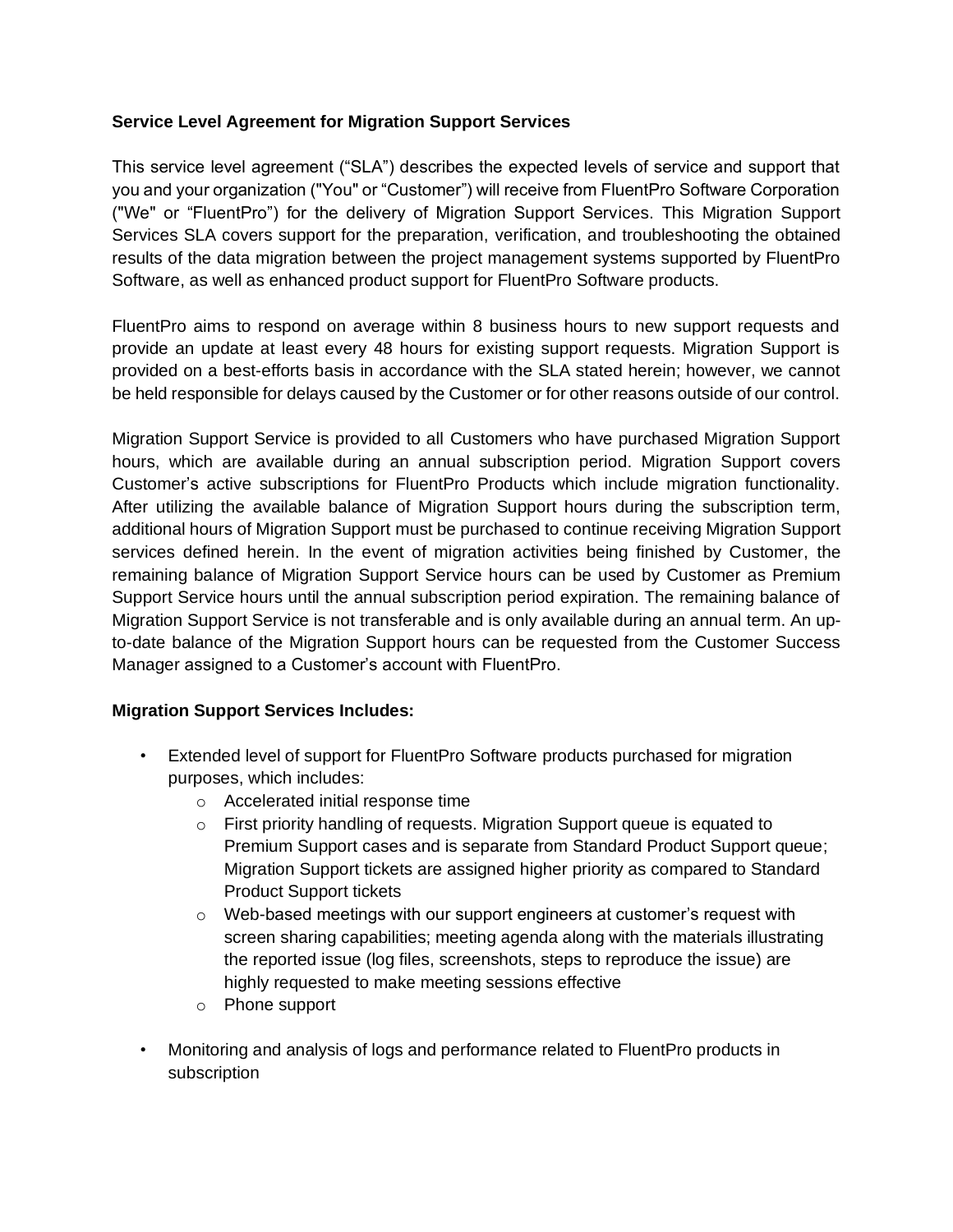- Support and advisory services related to FluentPro FluentBooks/G.A. Suite subscription purchased for migration purposes
- Help regarding FluentPro Software products which imply migration within purchased subscription period
- Help with installation/registration of FluentPro Software products
- Help with issues during FluentPro Software products upgrades
- Help troubleshooting problems with FluentPro Software products
- Help identifying workarounds related to FluentPro Software products
- Access to up-to-date migration documentation and Help Portal

# *Migration Support Services Does Not Include:*

- Support for Customers, performing data migration, who do not have an active Migration Support subscription
- Support related to the usage or the results of using non-FluentPro software during/for migration purposes
- Support for custom developed scripts created by Customers and used for migration purposes
- Support for FluentPro Software products for Microsoft Project Server versions that are no longer supported by Microsoft
- Support for FluentPro Software products in the customer's environment that are no longer supported by Microsoft, such as Microsoft Windows .NET Framework versions
- Web-based meeting sessions on a recurring basis (daily, weekly, etc.) with a purpose of FluentPro supervising the migration processes in real-time; verifying the results of data migration; on-spot issues resolution, that have not been previously reported through support ticketing system; web-based meeting sessions requested less than 8 hours into the future.
- Support outside of FluentPro business hours and during official holidays

# **Customers that have purchased Migration Support Services can access the Support Team through the following:**

- Technical Ticket Support (online ticket submission through support ticketing system). We respond to all submitted requests within the business hours stated herein and aim to prioritize the requests according to their severity levels described.
- Live Chat System (in-built chat system in all our Products) to receive real-time support on your questions (note some issues may require additional details thus the investigation time can be extended)
- Web-based meetings with the FluentPro team per Customer's request. The process of requesting a web-based meeting session requires the customers to firstly create a ticket in the support ticketing system with all relevant information, full issue description, screenshots, log files, etc. at least 4 hours prior to requested a meeting time. FluentPro cannot guarantee the on-spot issue resolution if the issue has not been reported through support ticketing system. FluentPro cannot guarantee the availability of support resources within the 8 hours after receiving the request. The web-based meetings can be scheduled with the aim to: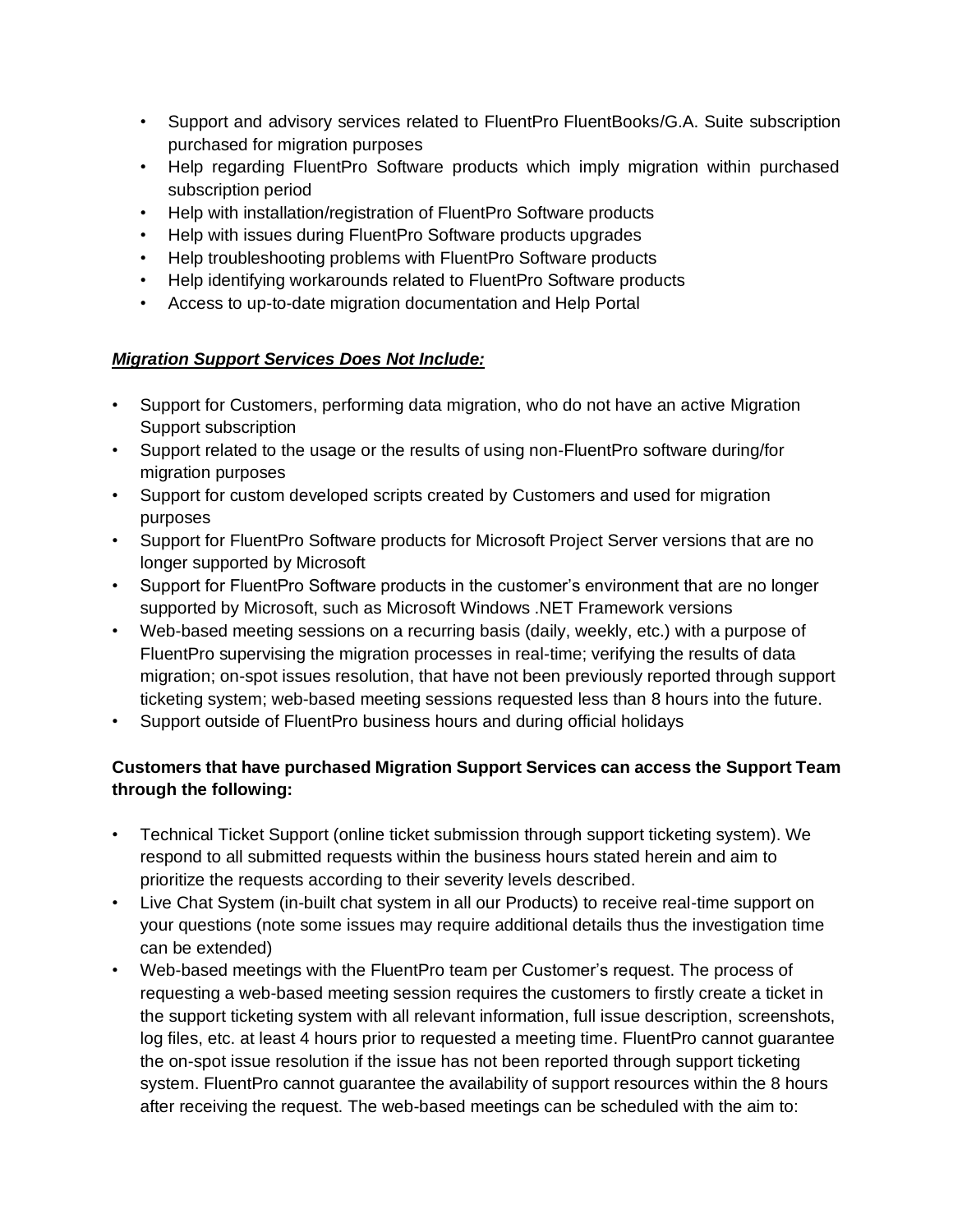- $\circ$  receive online guidance on a migration-related question or issue (if this support is indicated in Migration Support subscription).
- $\circ$  speed up the resolution of the issue by sharing your screen and showing us the issue that you have.
- o interact with the FluentPro team with the opportunity for knowledge transfer between our technical support engineers and your team.
- Phone support. To facilitate the resolution of an issue, we recommended our customers firstly create a ticket in the support ticketing system with all relevant information, screenshots, log files, etc. prior to calling our Support Team. A customer can also use a phone option to enquire about the status of a submitted request.

## **Severity levels of support requests**

The following table provides the definition of the severity levels of support requests, the generally expected initial response time, escalation, and update time provided by FluentPro.

Our Support Team operates two shifts per business day (3:00 AM – 11:00 AM and 11:00 AM – 7:00 PM US Eastern time. One business day is equivalent to 16 business hours).

| <b>Severity</b><br>level | <b>Description</b>                                                                                                                                                                                                                 | <b>Initial Response</b><br>Time    | <b>Escalation and</b><br><b>Update</b> |
|--------------------------|------------------------------------------------------------------------------------------------------------------------------------------------------------------------------------------------------------------------------------|------------------------------------|----------------------------------------|
| 1: Urgent                | System is not functioning; service<br>cannot be maintained. No<br>workaround available                                                                                                                                             | no later than 8<br>business hours  | no later than 16<br>business hours     |
| $2:$ High                | The impact of the issue on<br>customer's service is high. System is<br>functioning but the functionality us<br>significantly limited. Periodic/partial<br>downtime or core functionality is<br>inoperable. No workaround available | no later than 16<br>business hours | no later than 16<br>business hours     |
| 3: Normal                | User can continue using the system.<br>The system is stable, but some<br>functionality with medium/low impact<br>on customer's service is not<br>functioning as expected. Temporary<br>workaround available                        | no later than 16<br>business hours | no later than 24<br>business hours     |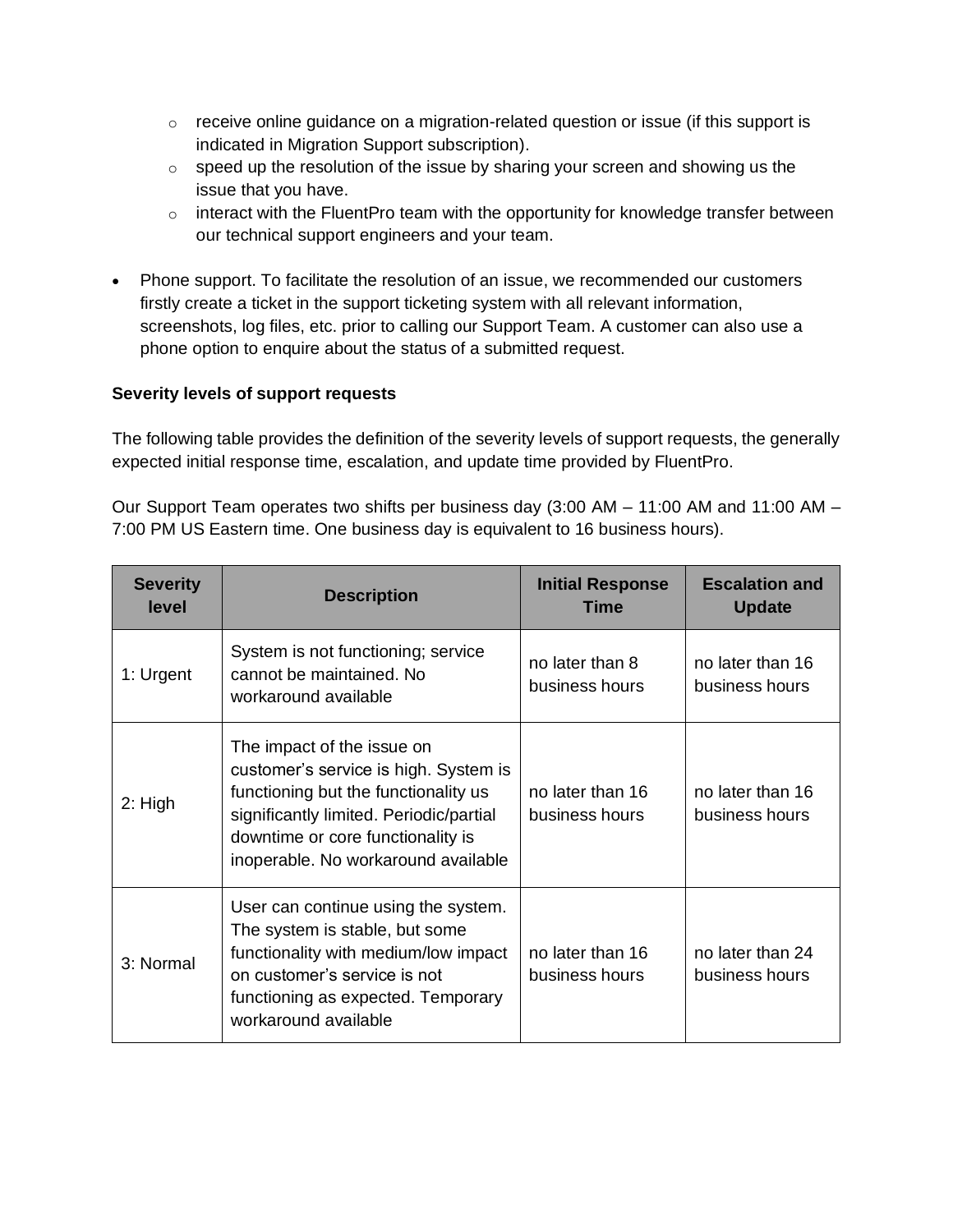| 4: Low | Informational (usage questions, | no later than 24 | no later than 2-3 |
|--------|---------------------------------|------------------|-------------------|
|        | minor issues)                   | business hours   | business days     |

### **Initial Response Time**

Initial response time means that our Product Support Team answers your email or ticket request, acknowledges your issue, registers a request in a support ticketing system, and makes an initial diagnosis of the problem. In some cases, our Support Team may need to obtain additional information from you to be able to provide an initial diagnosis of the problem. Incomplete or missing information requested by the Support Team with regards to the specific support request could delay issue resolution and re-initiate the response times defined herein.

#### **Business Hours**

Our support hours are Monday – Friday, 3:00 AM – 7:00 PM US Eastern time.

Our Product Support Team is not available due to holidays during the calendar year of 2022 on the following dates: 1/01, 1/07, 3/08, 4/25, 5/02, 5/09, 6/13, 6/28, 8/24, 10/14, 12/26.

### **Logging a Support Request**

Support requests are to be sent via email to [support@fluentpro.com.](mailto:support@fluentpro.com)

To investigate a reported problem and provide a resolution within the response time defined herein please provide as much relevant information as possible with regards to your support request, including but not limited to the following:

- Product name and version you are using
- Information about your license (generally found in your subscription certificate)
- Version of Microsoft Project Server (if applicable)
- Complete detailed description of the issue you are facing including log files, steps to reproduce, screenshots, etc.
- Web browser used and its version number (if applicable)

#### **FluentPro Software procedures**

For each specific support request, our Support Team creates a ticket in a support ticketing system. If your request contains several different issues, we may create separate tickets to track each issue. In any subsequent communication with our Support Team about an active support request, please reply to the last answer, to facilitate handling the request and speed up our response time.